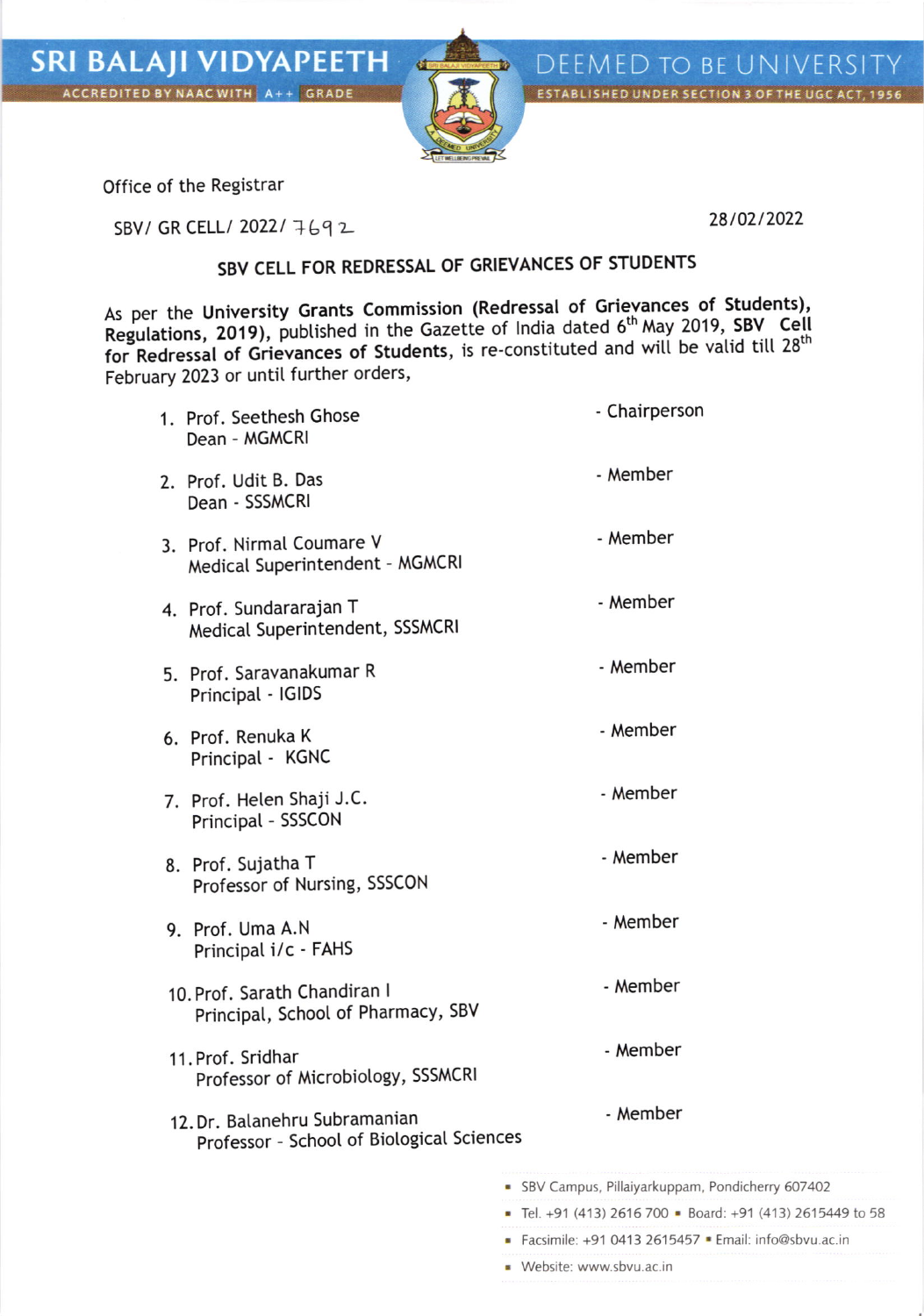- 13. Mr. Ralph Alexander Mathews Legat Officer, SBV
- 14. Mrs. Marie Bernadette Josephine, Senior Student Wetfare Officer, SBV
- 15.Dr. Padmavathi <sup>S</sup> Vice Principal (Students Affairs), MGMCRI
- 16. A student nominated by the Vice Chancellor with good academic records
- 17. Ombudsman

- Member

- Member

- Member Secretary & NodaI Officer
- Special lnvitee

- Nominee Awaited

': iD - \*  $\omega$ d (၈ \* **CHER** \* .\ o  $\hat{\mathcal{E}}$ c' o o o

REGISTRAR  $\nu\vert_{\ln}$ 

To

All members of the committee

Copy to: The Dean, MGMCRI, The Dean, SSSMCRI

The Principal, lGlDS, The Principat, KGNC, The Principal, SSSCON

The Principat, SoP, The Principal i/c - FAHS, The Director, School

of BiologicaI Sciences, 5BV.

The Director - C- DREaMs, SBV, The Director - Accreditation, SBV

The Director, CYTER, Administrative ln-Charge, CMTER, The Director,

CHPE,

The General Manager (Admin), SBV

Copy submitted to: The Vice Chancellor for kind information.